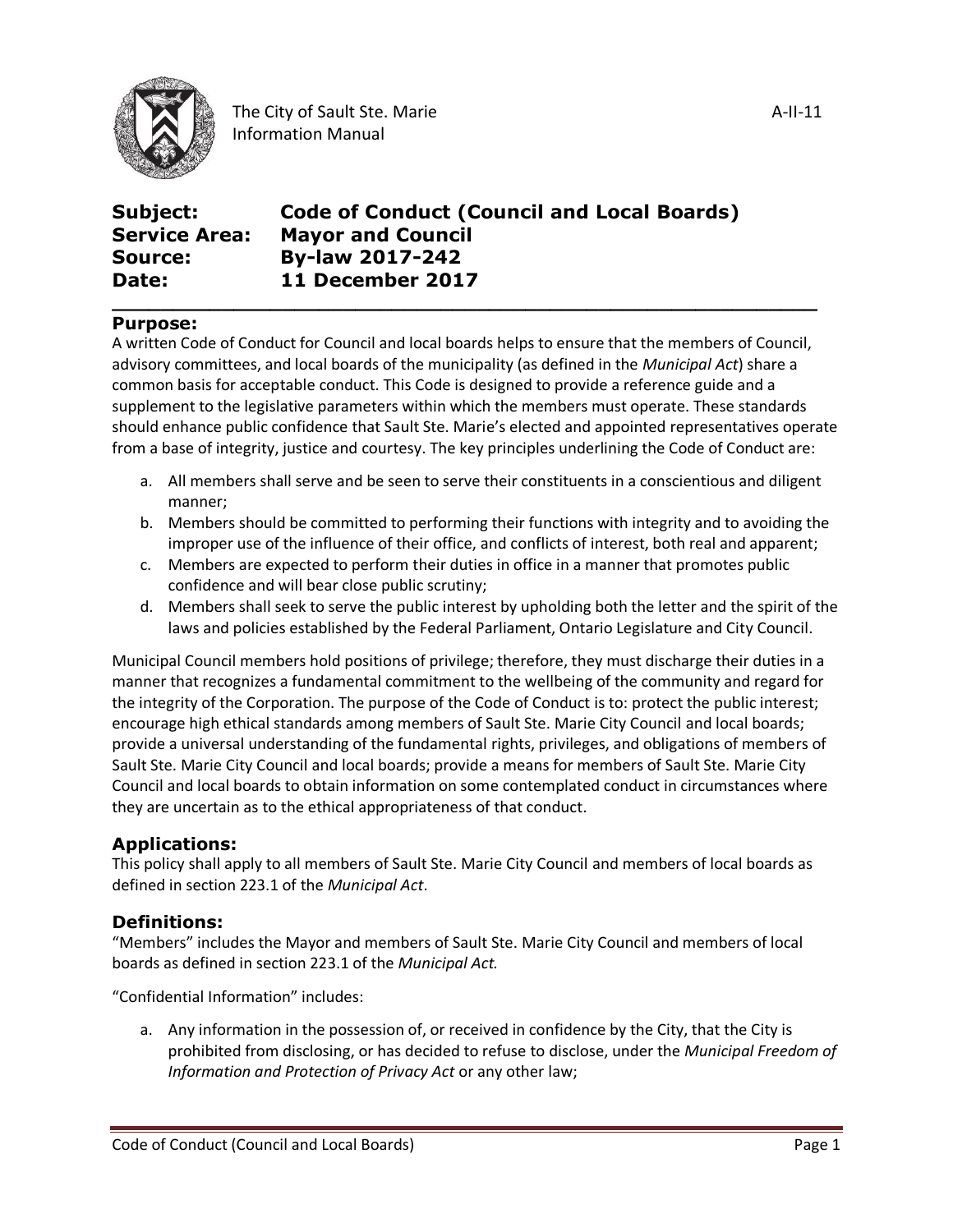

- b. Information of a corporate, commercial, scientific or technical nature received in confidence from third parties (personal information; information that is subject to solicitor-client privilege; information that concerns any confidential matters pertaining to personnel, labour relations, litigation, property acquisition, security of property of the municipality; any other information lawfully determined by the Council or the local board to be confidential or required to remain or be kept confidential by legislation or order;
- c. A matter, the substance of a matter, and information pertaining to a matter, that has been debated or discussed at a meeting closed to the public, unless the matter is subsequently discussed in open Council or it is authorized to be released by Council/local board or otherwise by law;
- d. Reports of consultants, draft documents and internal communications which, if disclosed, may prejudice the reputation of the City, its officers and employees, or its effective operation;
- e. Information concerning litigation, negotiation or personnel matters;
- f. Information the publication of which may infringe on the rights of any person (eg. source of a complaint where the identity of a complainant is given in confidence)

"Integrity Commissioner" means the person appointed by by-law in accordance with section 223.3 of the *Municipal Act, 2001* and who is responsible for performing in an independent manner the functions assigned by the municipality with respect to the application of the Code of Conduct for members of Council and local boards.

### **Gifts and Benefits:**

No member shall accept a fee, advance, gift or personal benefit that is connected directly or indirectly with the performance of his / her duties of office, unless permitted by the exceptions listed below. For these purposes, a fee or advance paid to, or a gift or benefit provided with the member's knowledge to, a member's spouse, child or parent or to a member's staff that is connected directly or indirectly to the performance of the member's duties is deemed to be a gift to that member. The following are recognized as exceptions:

- a. compensation authorized by by-law;
- b. such gifts or benefits that normally accompany the responsibilities of office and are received as an incident of protocol or social obligation;
- c. a political contribution otherwise reported by law;
- d. services provided without compensation by persons volunteering their time;
- e. a suitable memento of a function honouring the member;
- f. food, lodging, transportation and entertainment provided by provincial, regional and local governments or political subdivisions of them, by the Federal government or by a foreign country;
- g. food and beverages consumed at banquets, receptions or similar events, if:
	- o attendance is in keeping with his or her representative role; and
	- o the value is reasonable; and
	- o attendance at events sponsored by the same entity is infrequent.
- h. communication to the offices of a member, including subscriptions to newspapers and periodicals.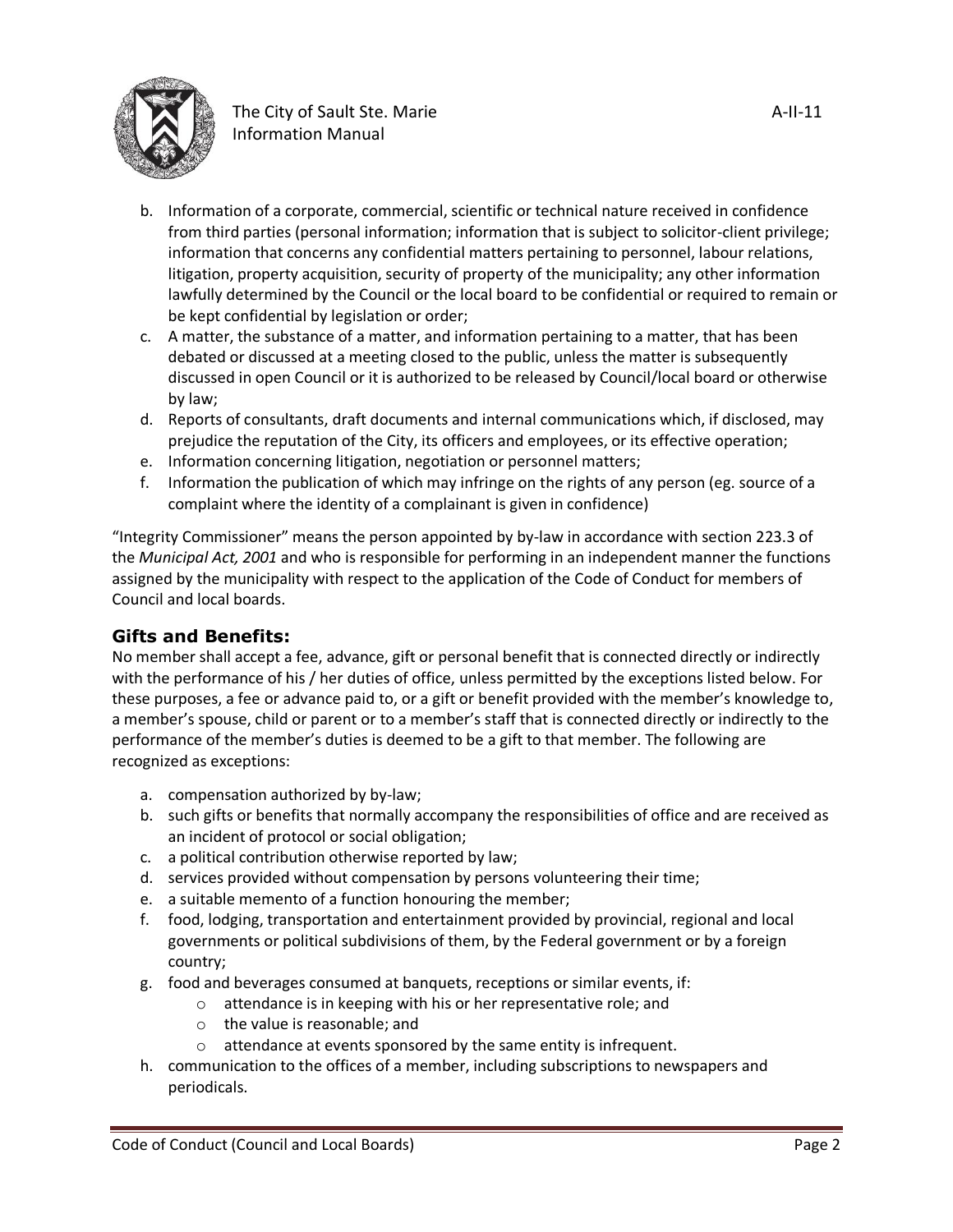

In the case of categories (b) (e) (f) (g) and (h), if the value of the gift or benefit exceeds \$300, or if the total value received from any one source during the course of a calendar year exceeds \$300, the member shall within 30 days of receipt of the gift or reaching the annual limit, file a disclosure statement with the City Clerk. The disclosure statement must indicate:

- a. the nature of the gift or benefit;
- b. its source and date of receipt;
- c. the circumstances under which it was given or received;
- d. its estimated value;
- e. what the recipient intends to do with the gift; and,
- f. whether any gift will at any point be left with the City.

Disclosure statements will be a matter of public record.

Except in the case of category (f), a member may not accept a gift or benefit worth in excess of \$500 or gifts or benefits from one source during a calendar year worth in excess of \$500. No member shall seek or obtain by reason of his / her office any personal privilege or advantage with respect to City services not otherwise available to the general public and not consequent to his or her official duties.

### **Confidentiality**

No member shall disclose, release, or publish by any means to any person or to the public any confidential information acquired by virtue of his or her office in any form, except when required or authorized by Council or otherwise by law to do so. No member shall use confidential information for personal or private gain or benefit, or for the personal or private gain or benefit of any other person or body.

### **Use of City Property**

No member shall, for personal purposes or profit, permit the use of any City property, equipment, services, or supplies other than for purposes connected with:

- a. the discharge of City duties; or
- b. associated community activities of which Council has been advised

unless such use is permitted by one of the following exceptions:

- a. reasonable and incidental personal use of office space, equipment such as computers, fax machines, cell phones, etc., where the City incurs no additional costs relating to such use, and the use is of limited duration and frequency.
- b. use of City property and facilities where such use is universally known to be available to other residents upon request and on equal terms.

No member shall obtain financial gain from the use of City-developed intellectual property, computer programs, technological innovations or other patentable items, while an elected official or thereafter. All such property remains the exclusive property of the City of Sault Ste. Marie.

No member shall use information gained in the execution of his or her duties that is not available to the general public for any purposes other than his or her official duties.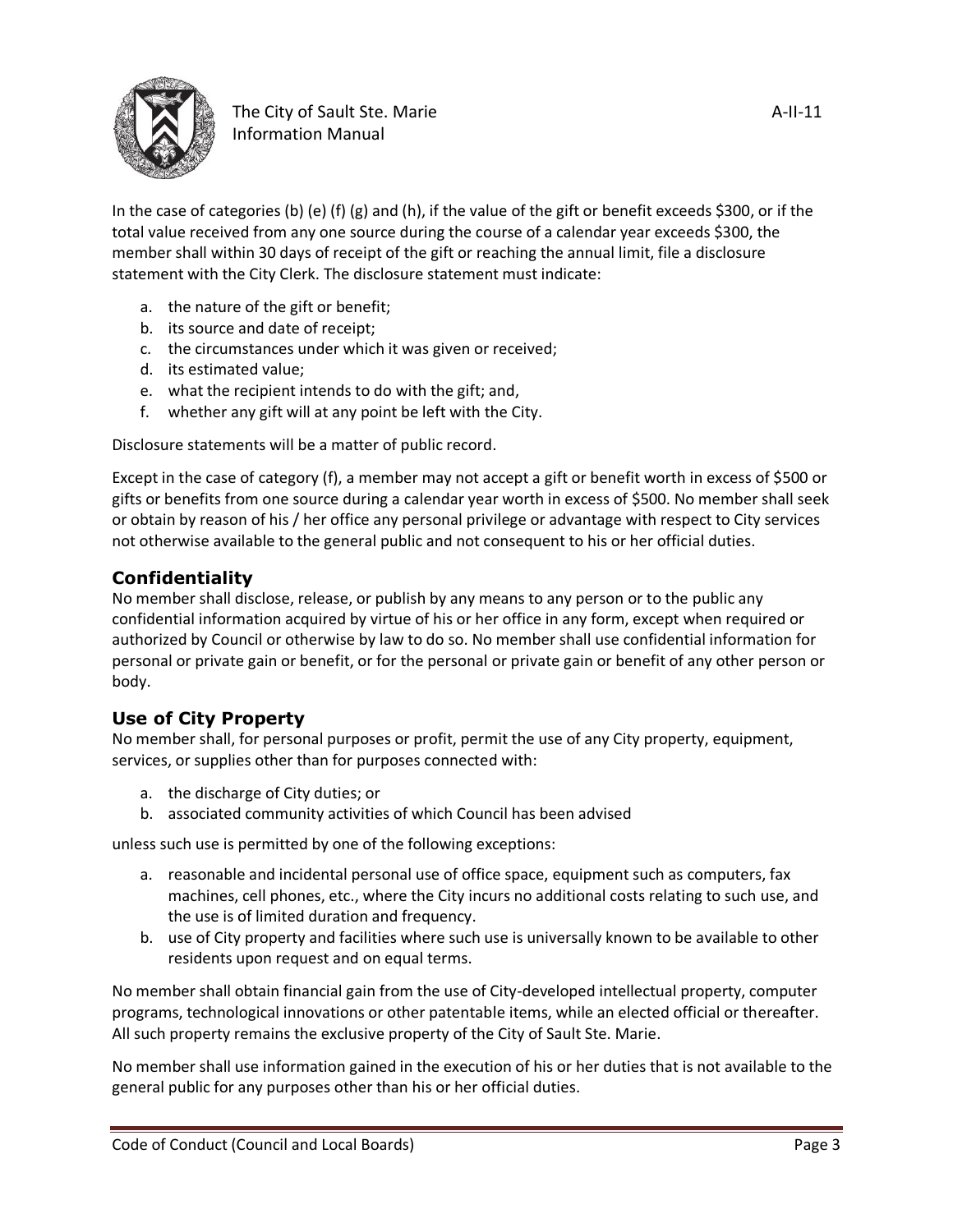

## **Work of a Political or Personal Nature**

Members are required to follow the provisions of the *Municipal Elections Act, 1996*. No member shall use the facilities, equipment, supplies, services or other resources of the City (including Councillor newsletters and websites linked through the City's website) for any election campaign or campaignrelated activities. No member shall undertake campaign-related activities in any City facility for the purpose of seeking the support of City employees working in that facility. No member shall use the services of persons for his or her election campaign purposes during the working hours for which those persons receive compensation from the City.

No member shall use City facilities, services or property for his or her personal or business use.

No member shall use the services of persons for his or her personal or personal business use during the working hours for which those persons receive compensation from the City.

### **Conduct Respecting Current and Prospective Employment**

No member shall allow the prospect of his / her future employment by a person or entity to detrimentally affect the performance of his / her duties to the City.

### **Business Relations**

No member shall act as a paid agent before Council, its committees, or an agency, board or commission of the City. A member shall not refer a third party to a person, partnership, or corporation in exchange for payment or other personal benefit.

### **Conduct**

As a representative of the City, every member has the duty and responsibility to treat members of the public, one another and staff appropriately and without abuse, bullying or intimidation, and to ensure that the municipal work environment is free from discrimination and harassment. A member shall not use indecent, abusive, or insulting words or expressions toward any other member, any member of staff or any member of the public. A member shall not speak or communicate in a manner that is discriminatory to any individual based on that person's race ancestry, place of origin, creed, gender, sexual orientation, age colour, marital status or disability.

### **Influence on Staff**

Only Council as a whole has the authority to approve budget, policy, committee processes and other such matters. Members shall be respectful of the fact that staff work for the City as a body corporate and are charged with making recommendations that reflect their professional expertise and corporate perspective, without undue influence from any individual member or group of members. Accordingly, no member shall maliciously or falsely injure the professional or ethical reputation, or the prospects or practice of staff, and all members shall show respect for the professional capacities of City staff.

Council directs the business of the City and passes by-laws or resolutions, as appropriate, for decisions adopted by Council. Council has delegated responsibility to the Chief Administrative Officer (CAO) for the administration of the affairs of the City in accordance with decisions adopted by Council. This means that under the direction of the CAO, staff have the responsibility and the authority to provide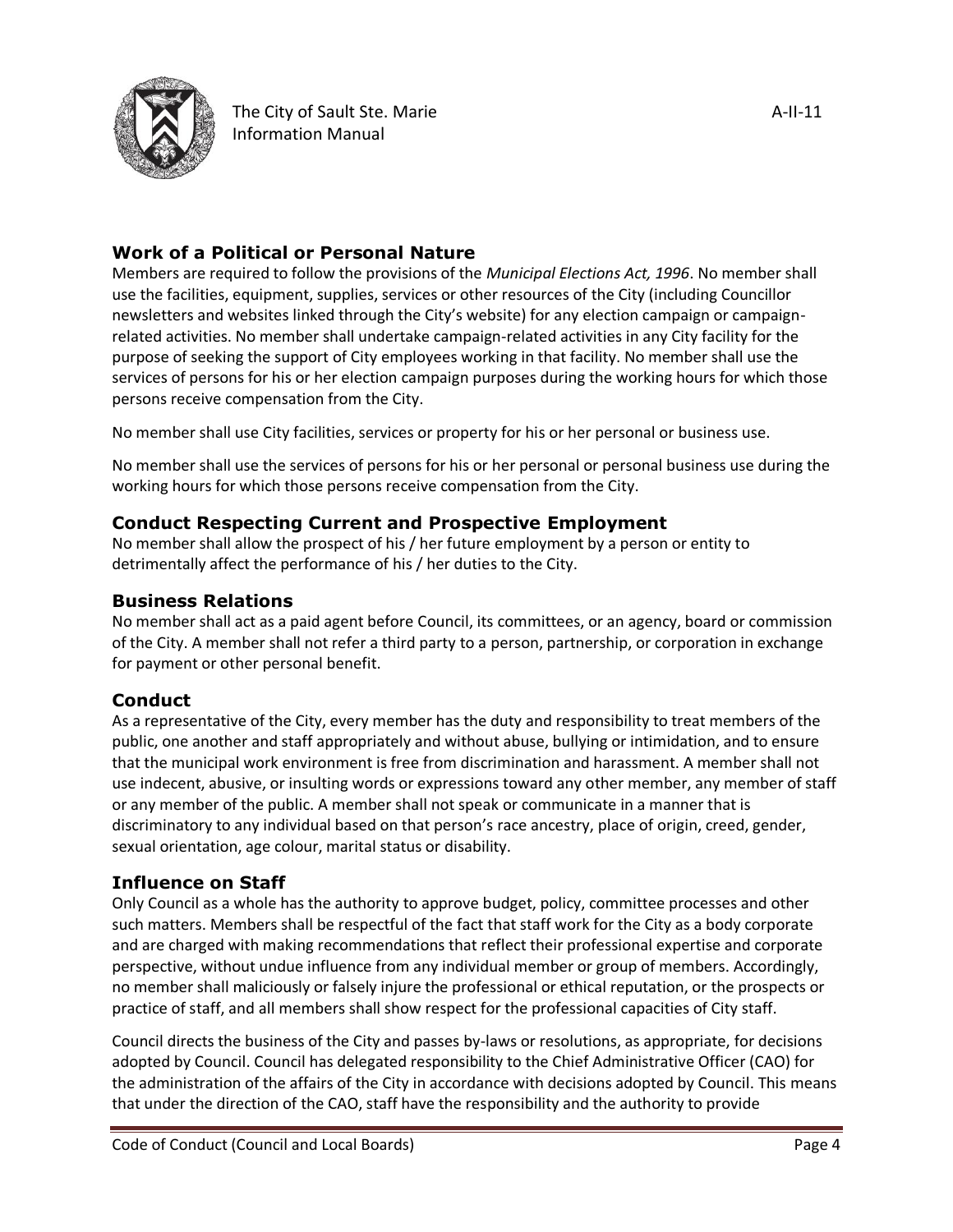

consultation, advice and direction to Council and to implement Council approved policy. Accordingly, staff establish the appropriate administrative policies, systems, structures and internal controls to implement the goals and objectives of Council, and manage implementation within the resources at their disposal. Council should expect a high quality of advice from staff based on political neutrality and objectivity irrespective of party politics, the loyalties of persons in power, or their personal opinions. No member shall compel any staff member to engage in activities that are contrary to the directions of Council or the policies of the municipality.

No member shall compel staff to engage in partisan political activities or be subjected to threats or discrimination for refusing to engage in such activities; nor shall any member use, or attempt to use, their authority or influence for the purpose of intimidating, threatening, coercing, commanding, or influencing any staff member with the intent of interfering with that person's duties, including the duty to disclose improper activity.

### **Improper Use of Influence**

No member of Council shall use the influence of her or his office for any purpose other than for the exercise of her or his official duties.

Examples of prohibited conduct are the use of one's status as a member of Council to improperly influence the decision of another person to the private advantage of oneself, or one's immediate relatives, staff members, friends, or associates, business or otherwise. This would include attempts to secure preferential treatment beyond activities in which members normally engage on behalf of their constituents as part of their official duties. Also prohibited is the holding out of the prospect or promise of future advantage through a member's supposed influence within Council in return for present actions or inaction.

For the purposes of this provision "private advantage" does not include a matter:

- a. that is of general application;
- b. that affects a member of Council, his / her immediate relatives, staff members, friends, or associates, business or otherwise as one of a broad class of persons; or
- c. that concerns the remuneration or benefits of a member of Council.

Members should not advocate on behalf of any person at a hearing of an adjudicative board and should not contact any member of such a board regarding any application before it.

# **Complaints Alleging Violation of This Code**

Where an elector or a person acting demonstrably in the public interest has reasonable grounds to believe that a member has breached this Code, a complaint may be submitted to the Clerk's Department in the prescribed form which will be forwarded to the City's Integrity Commissioner who will process it in accordance with the Complaint Protocol attached hereto as Appendix "A".

Appendix "A" – Complaint Protocol Appendix "B" – Request for Investigation Appendix "C" – Request for Advice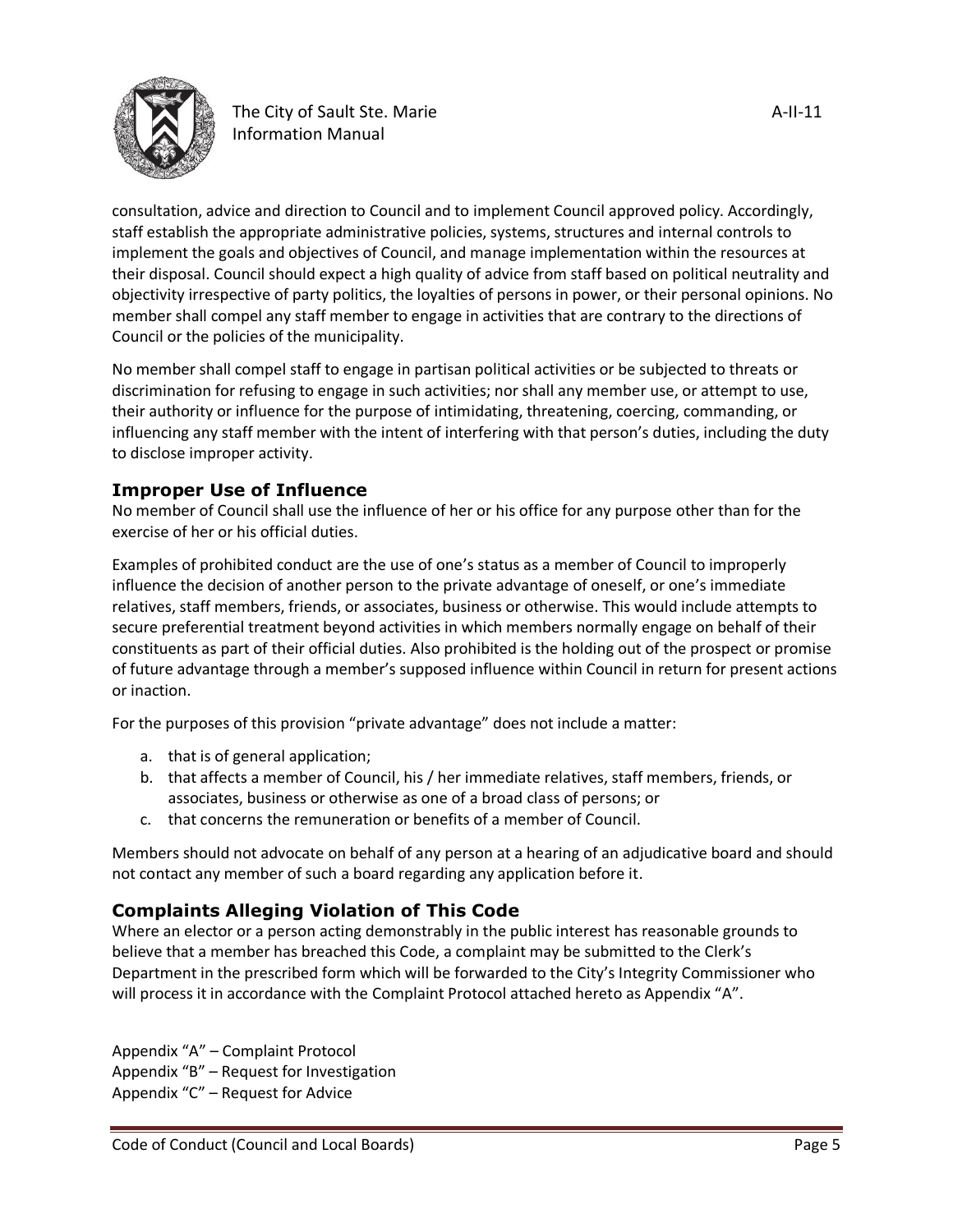## **Appendix "A" Complaint Protocol for Code of Conduct (Council and Local Boards)**

### **Application:**

This process applies to members of Sault Ste. Marie City Council and its local boards as defined in section 223.1 of the *Municipal Act* (members).

### **Integrity Commissioner**

The City of Sault Ste. Marie Integrity Commissioner shall be responsible for the provision of services as established by Council which will include the following:

- 1. To provide written and oral advice to members and City staff concerning the interpretation of and compliance with the Code of Conduct for Council and Local Boards governing the ethical behaviour of the members (the "Code");
- 2. To provide Council and its local boards with specific and general opinions and advice on the interpretation of the Code, including revisions thereto;
- 3. To conduct inquiries into a request made by Council, a local board, a member, a member of City staff or any person demonstrably acting in the public interest into whether a member has contravened any application provision of the Code;
- 4. To attempt to settle any complaint between the complainant and the member before commencing an inquiry.

# **Procedure for Making a Complaint**

### **Informal Complaints**

Any individual who identifies or witnesses behaviour or activity by a member of Council that appears to be in contravention of the Code of Conduct for Council and Local Boards may address the prohibited behaviour or activity themselves in the following manner:

- 1. advise the member in writing that the behaviour or activity appears to contravene the Code of Conduct identifying the specific provision of the Code of Conduct that is alleged to have been contravened;
- 2. encourage the member to acknowledge and agree to stop the prohibited behaviour or activity and to avoid future occurrences of the prohibited behaviour or activity;
- 3. document the incident(s) including dates, times, locations, other persons present and any other relevant information, including steps taken to resolve the matter;
- 4. if applicable, confirm to the member satisfaction with the response of the member; or, if applicable, advise the member of dissatisfaction with the response; and

5. if applicable, consider the need to pursue the matter in accordance with the formal complaint procedure. Individuals are encouraged to pursue this informal complaint procedure as the first means of remedying behaviour or an activity that they believe violates the Code of Conduct; however, the informal process is not a precondition or a prerequisite to pursuing the formal complaint procedure.

# **Formal Complaints**

- 1. All complaints or requests for inquiries shall be submitted to the City Clerk's Department and sworn before a commissioner of oaths in the form provided in Appendix "B" and the Clerk shall forthwith forward the complaint to the Integrity Commissioner.
- 2. All complaints or requests for inquiries must clearly state:
	- a. The member to whom the complaint relates
	- b. The nature of the alleged contravention
	- c. The specific provision(s) of the Code allegedly contravened;
	- d. Names of any witnesses to the alleged contravention; and
	- e. Written material in support of the alleged contravention.
- 3. Upon receipt of a complaint or request for inquiry, the Integrity Commissioner shall first determine if it is within his/her jurisdiction and whether there is a procedure under other legislation or City policy to deal with the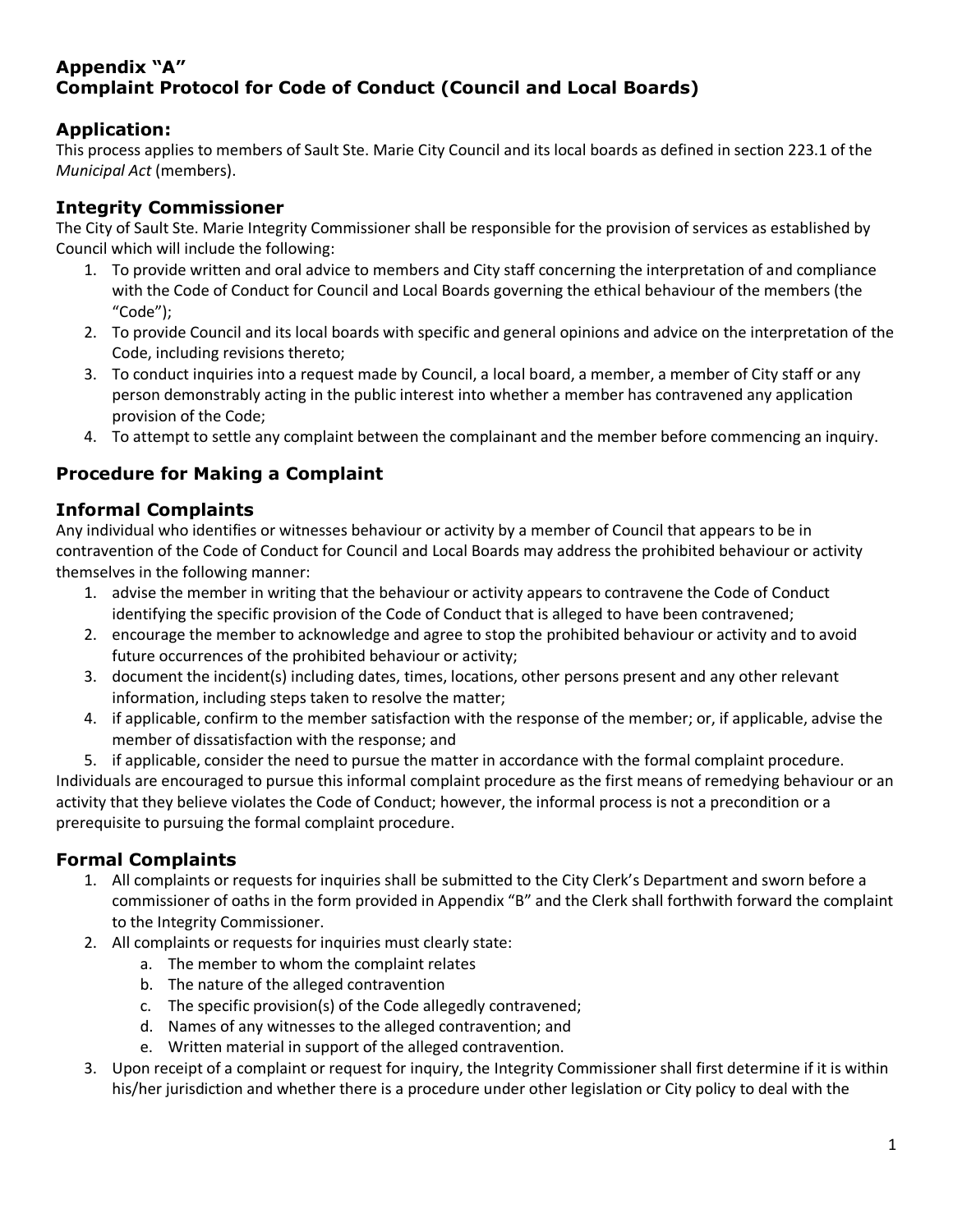complaint. If it is determined that other procedures apply, the Integrity Commissioner shall refer the complainant to the appropriate person or agency to follow that process. This would include such matters as:

- a. The grievance provisions of a collective agreement;
- b. The complaint provisions under the *Ontario Human Rights Code*;
- c. A complaint of alleged criminal activity;
- d. Procedures under the *Municipal Act*, the *Municipal Conflict of Interest Act* or the *Municipal Elections Act*;
- e. The complaint provisions of the *Workplace Violence and Harassment Prevention Policy.*

Where it has been determined that a complaint should be dealt with under one of the above processes, it will no longer be considered or dealt with by the Integrity Commission and the time limits within the above processes will apply accordingly.

- 4. Upon receipt of a complaint or request to conduct an inquiry within his/her jurisdiction the Integrity Commissioner will deliver a preliminary information report to an open meeting of Council including the following:
	- a. The opinion of the Commissioner as to whether the inquiry is appropriate and whether it can be conducted within the law applicable to such an inquiry;
	- b. An indication as to whether it is the Commissioner's intention to conduct the inquiry undersections 33 and 34 of the *Public Inquiries Act*;
	- c. A preliminary indication of the members of staff and/or consultations needed to assist the Commissioner;
	- d. An estimated cost of the inquiry;
	- e. The estimated time required to complete the inquiry and prepare a final report;
	- f. Where appropriate, the Commissioner may recommend that the alleged infraction be reported to the police and that the inquiry be suspended until the police investigation is completed.
- 5. If the Integrity Commissioner is of the opinion that the referral of a matter to him or her is frivolous, vexatious or not made in good faith or that there are no grounds or insufficient grounds for an inquiry, the Integrity Commissioner shall not conduct an inquiry and shall state the reasons for not doing so in the preliminary report.

### **Procedure for Obtaining Advice**

Where a member or employee is seeking to obtain advice from the Integrity Commissioner he/she shall submit to the City Clerk the completed form provided (Appendix "C").

All advice of the Integrity Commissioner to members or employees shall be confirmed in writing. No solicitor/client relationship will exist in the giving of such advice.

Where the Integrity Commissioner learns of a violation through the request for advice from any member, he or she is required to report such a violation to Council.

The Integrity Commissioner may decline to give advice if he/she determines that it will put him/her in conflict with his/her duty to Council as a whole.

### **Confidentiality**

The Integrity Commissioner shall carry out all inquiries in a manner which will ensure that the individual to whom the complaint relates is treated fairly and all complaints shall be treated as confidential to the extent possible and in accordance with the *Municipal Act*.

All records of investigations shall be kept confidential and access limited to those in the City with a need to know for the purposes of conducting a full investigation.

### **Intake Procedures**

Upon receipt of a complaint involving a member other than the Mayor, the Clerk shall immediately advise the Mayor and the Chief Administrative Officer (CAO).

Upon receipt of a complaint involving the Mayor, the Clerk shall immediately advise the CAO and the individual who was acting mayor at the time of the allegation who is authorized to act in the place of the Mayor.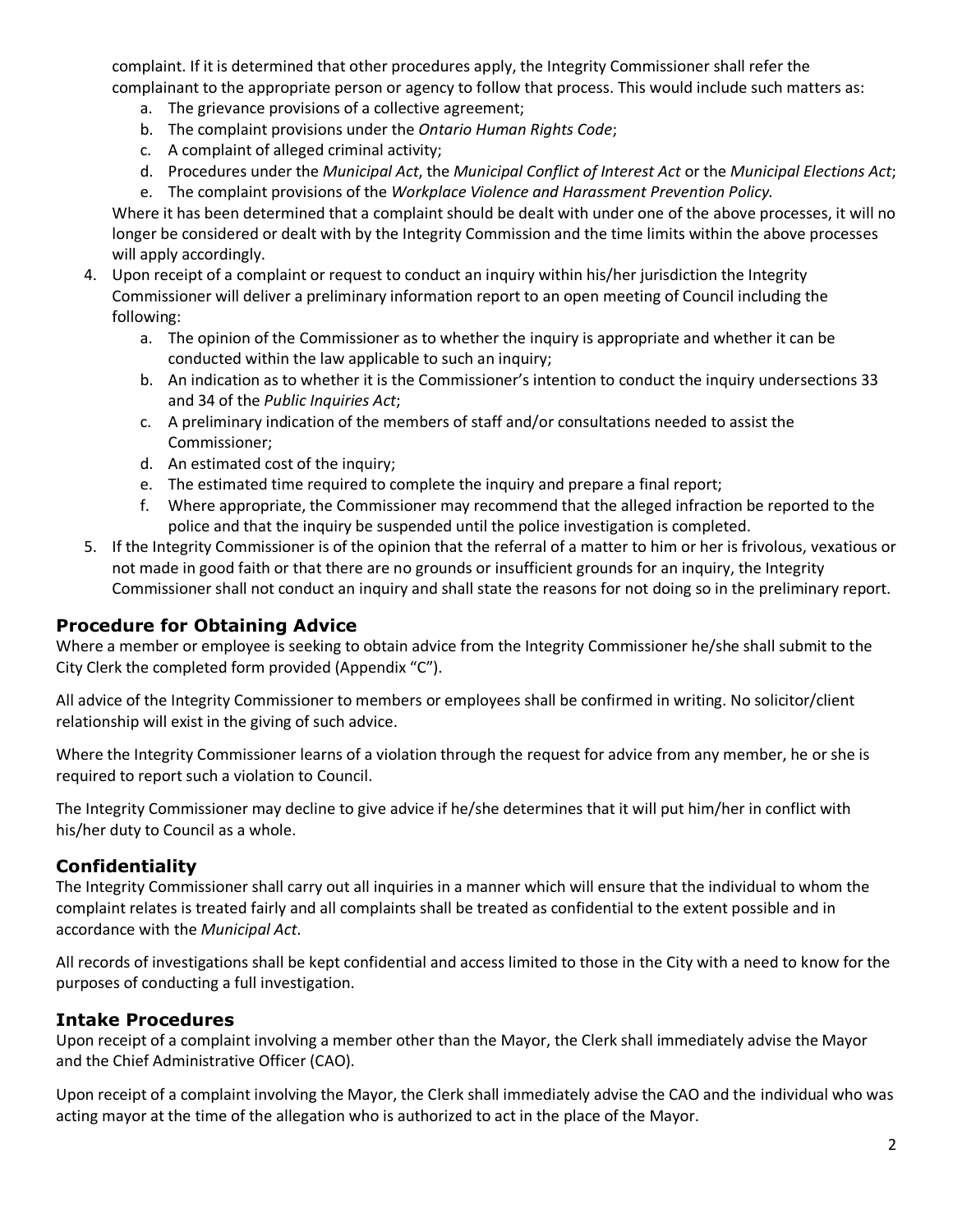The Integrity Commissioner may attempt to settle any complaint. Except where otherwise required by the *Public Inquiries Act*, the Commissioner shall provide a copy of the complaint and supporting material to the member with a request for a written response to the allegation within ten days and provide a copy of such response to the complainant with a request for a written response also within ten days.

# **Investigations**

After the presentation of the information report to Council, the Integrity Commissioner shall take all steps necessary to promptly investigate the complaint within his or her jurisdiction, including entering any City office for such purpose and consultation with City staff with access to all information and records described in subsections 3 and 4 of section 223.4 of the *Municipal Act* and may retain independent professional services if required.

The Integrity Commissioner shall make every effort to complete an investigation within 30 days.

If the Integrity Commissioner requires more than 30 days to complete an investigation, the following shall be notified accordingly:

- 1. The complainant;
- 2. The individual to whom the complaint relates
- 3. The Mayor in the case of a complaint concerning another member; or the individual who was acting mayor at the time of the allegation in the case of a complaint concerning the Mayor.

A complaint involving an alleged contravention that has already been thoroughly investigated will not be re-investigated unless new evidence is presented.

### **Reporting the Results of an Investigation**

The Integrity Commissioner shall report his/her findings to an open meeting of Council. Where the inquiry relates to a local board the report will be submitted both to Council and to the local board.

If the Integrity Commissioner determines that there has been no contravention of the Code of Conduct or that a contravention occurred although the member took all reasonable measures to prevent it, or that a contravention occurred that was trivial or committed through inadvertence or an error of judgement made in good faith, the Integrity Commissioner shall so state in the report and shall recommend that no penalty be imposed.

The Commissioner shall give a copy of the final report to the complainant and the member whose conduct is concerned 15 days prior to the Council meeting at which it will be considered.

At the time of the Integrity Commissioner's report to Council the identity of the person who is the subject of the complaint shall not be treated as confidential information if the Integrity Commissioner finds that a breach has occurred.

### **Actions by Council**

In reviewing the final report Council will determine whether it will impose any of the following penalties on a member if the Integrity Commissioner reports that it is his/her opinion that the member has contravened the Code:

- 1. Issue a motion of reprimand;
- 2. Suspension of the remuneration paid to the member in respect of his or her services as a member for a period of up to 90 days;
- 3. Request the member involved to return any gift or benefit received in contravention of the Code of Conduct;
- 4. Request the member involved the repay the value of the benefit;
- 5. Remove the member from committee or local board appointments;
- 6. Request an apology; or
- 7. Withhold confidential materials/matters for a period of time.

All reports to Council by the Integrity Commissioner on the investigation of complaints are public documents.

The Integrity Commissioner shall be responsible for ensuring the above procedures are followed with respect to requests for inquiries and for conducting investigations. City Council shall be responsible for determining penalties where appropriate.